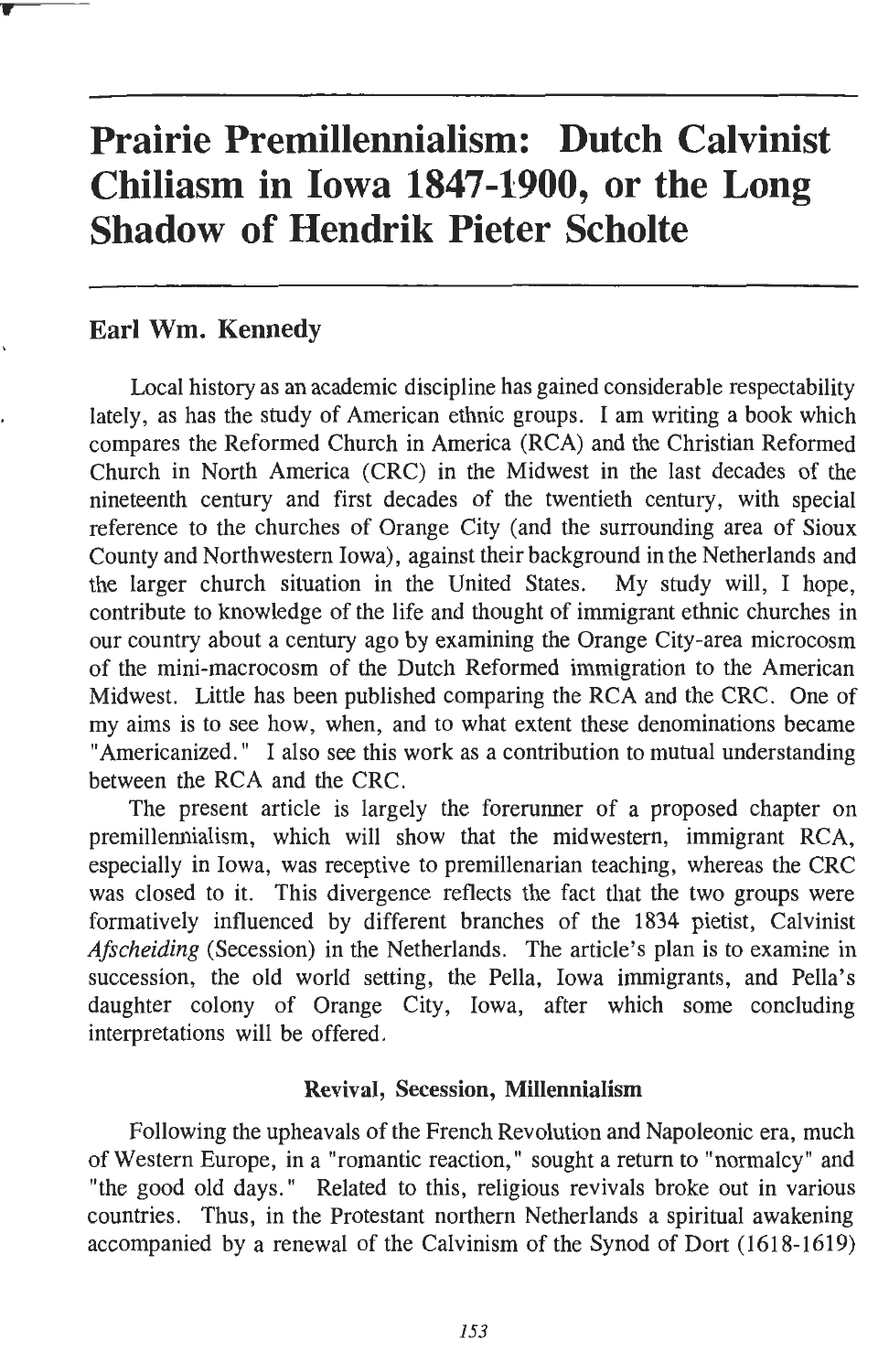spawned sharp reaction against the rationalistic, moralistic, governmentcontrolled public church.

There were two chief manifestations of this Dutch revival. The first was the *Reveil* (French for "awakening") among some of Amsterdam's cultured lay elite in the 1820s, e.g., Willem Bilderdijk, the poet, and two converts from Judaism, Isaac da Costa and Abraham Capadose. All three shared a pessimistic view of the present age and adopted a premillenarian eschatology, which held that the thousand-year reign of Christ mentioned in Revelation 20 would not begin until he returned to establish it. The *Reveil* adherents mostly remained within the official church.

The second chief manifestation of the Dutch revival was the *Afscheiding* of 1834. It was led by newly awakened, young pastors of churches in outlying areas, most of whom knew nothing of Amsterdam's salons. For them and their congregations, the new wine of the revival could not be held in the old wineskins of the official church. As in most protest movements, however, they found it easier to be unified in opposition than to maintain unity when developing and implementing a positive, practical program.

Thus the *Afscheiding* quickly broke apart into various factions. The most important for our purposes were the following. (1) The Northern "mentality" *(richting;* largely in the northern provinces of Friesland and Groningen), represented by Hendrik de Cock and Simon van Velzen, was made up of the strictest adherents of the Synod of Dort's doctrine and church order and favored ecclesiastical centralism. (2) The more moderate Gelderland mentality (mainly in Gelderland, Overijssel, and Zuid-Holland) whose spokesmen were Anthony Brummelkamp and Albertus C. van Raalte, was somewhat less strenuously principially Calvinistic, espousing experiential piety and the free offer of the gospel to all persons. (3) The Scholtian mentality, named after Hendrik Pieter Scholte (who influenced another *Afscheiding* pastor, Antonie J. Betten), was in most respects the extreme opposite of the Northern mentality, for it was committed to a "biblical" (rather than specifically Reformed) faith, congregationalism (a gathered, independent congregation of the converted), the separation of church and state, and dispensational premillennialism.

Regarding the history of millennialism, the usual (oversimplified) view is that the church moved from a pre-Constantinian, literal, premillennial interpretation of Revelation 20 (chiliasm) to a post-Constantinian, spiritual amillennialism (e.g., Augustine), which saw Christ as reigning now in his church. At the Reformation, Calvin and other Reformed theologians continued a form of the amillennial interpretation, avoiding the materialistic, "Jewish," pre-millennial "dreams" of certain Reformation sects. But some seventeenthcentury Calvinist thinkers developed an historically optimistic postmillennialism (Christ would come after a long period of prosperity for the church), while others resurrected an historically pessimistic premillennialism. Thus, by the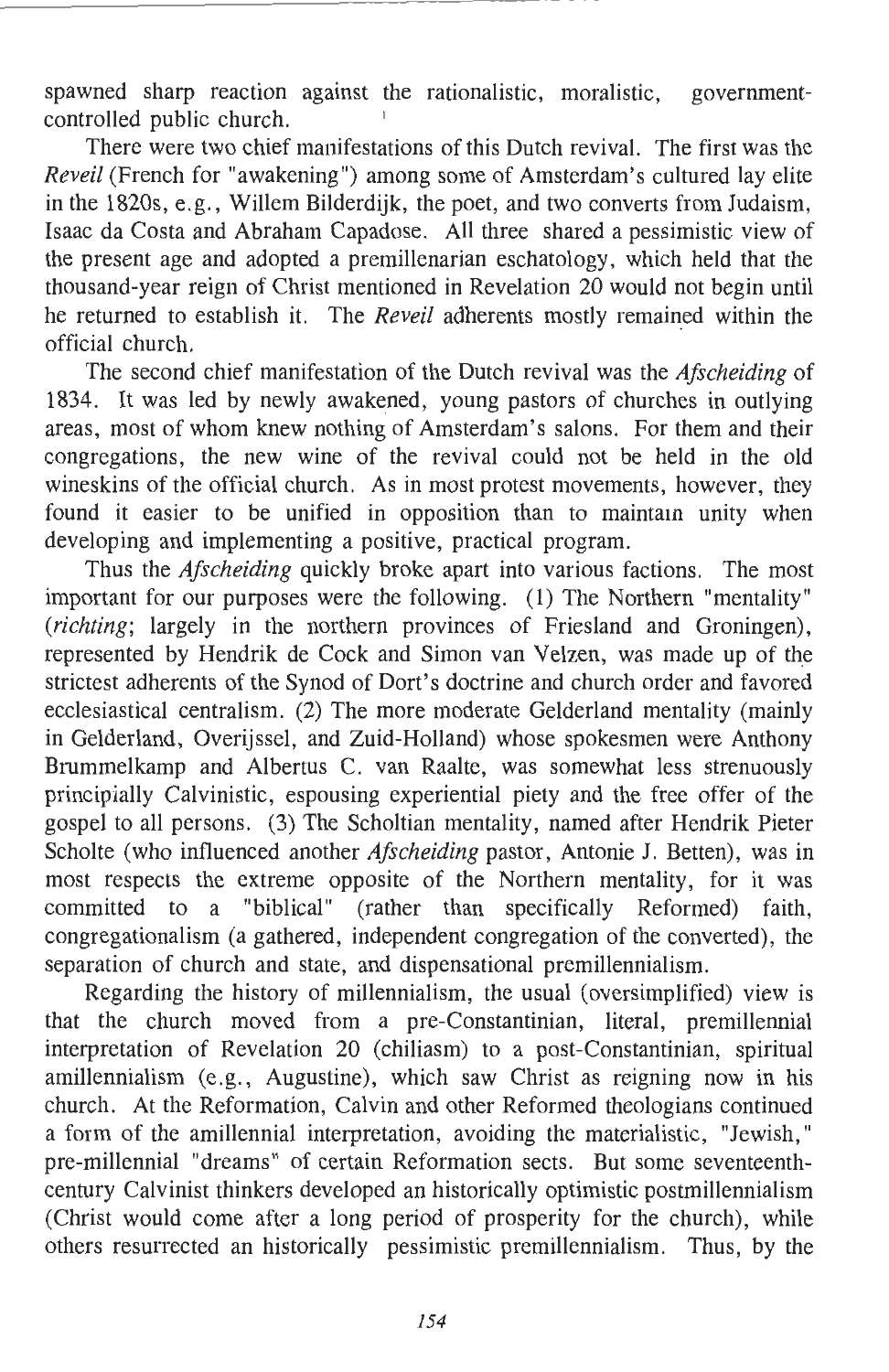nineteenth century, American Reformed theologians (including Presbyterians and Congregationalists) might be amillennial, postmillennial, or even premillennial (of various sorts); postmillennialism has been championed by such key thinkers as Jonathan Edwards, John Henry Livingston (the "father" of the RCA), and the Princeton "giants" Charles Hodge and Benjamin B. Warfield. (In the Netherlands, two prominent Reformed anti-chiliasts were Herman Bavinck, from an *Afscheiding* background, and Abraham Kuyper of the *Doleantie).* After the Civil War, premillennialism began to overtake postmillennialism and amillennialism in popularity, even (especially?) among "Calvinists." This position was usually associated with cultural pessimism, aggressive evangelism (to Jews as well as Gentiles), foreign missionary vision, and "the Great Reversal" (the disengagement of evangelical Protestants from social reform movements).

Dispensational premillennialism was put on the theological map by a founder of the Plymouth Brethren in the United Kingdom, John Nelson Darby, at just the same time (the 1820s) that the *Reveil* in the Netherlands was discovering premillennialism and its cultural pessimism. Both Darby and the *Reveil* were reacting against what they perceived as moribund ecclesiastical establishments. For his part, Darby returned, somewhat in the spirit of Luther, to an emphasis on the pure grace of the gospel--in the present (church) age--to be sharply distinguished from the law and from the legalism which he blamed for the sad condition of the state church. Darby's dispensational premillennialism included the following elements: Old Testament prophecy must be interpreted literally and not spiritualized (e .g., the promises to Israel), so that much of it will be fulfilled in the Millennium, which may come at any moment--i.e., when Christ returns; there will be a "secret rapture" of the church by Christ just before the great tribulation and the second coming of Christ to reign; there are two separate peoples of God (earthly [the Jews] and heavenly [the church]); the promises made to Israel in the Old Testament cannot be applied to the Christian church; the Jews will be restored to Palestine and play a large role in the millennial kingdom; because they rejected Jesus' offer of the kingdom during his first advent, he formed the church for the Gentiles (the church, being nowhere prophesied in the Old Testament, seems to have been something of an afterthought or second best [so dispensationalists have tended to a "low" view of the church, and sectarianism]); the history of God's dealings with the human race can be divided into distinct "dispensations." H. P. Scholte, who had been introduced to premillennialism by Bilderdijk and Da Costa, soon moved on to accept and ardently promote Darby's views. (The two corresponded in French!).

Returning to the story of the three mentalities among the Dutch seceders, all three were represented among those *Afscheiding* people who, beginning in 1847, came to the United States for religious and/or economic reasons. Although the seceders were a minority among the Dutch Reformed immigrants, they were an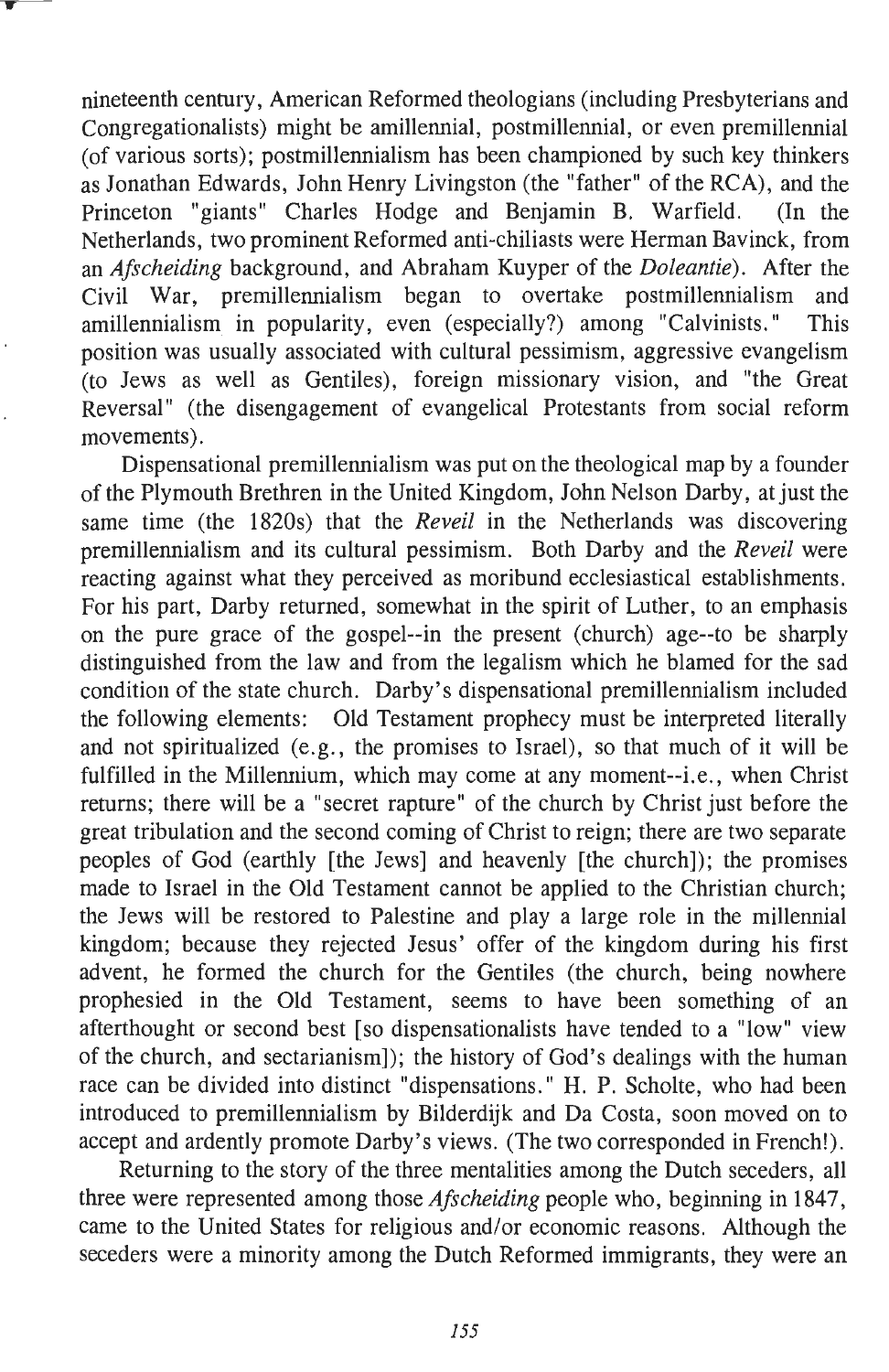influential minority, and their divisions were long perpetuated in the new world, including Orange City, Iowa (now!). The Northern mentality was represented largely by what would later be called the Christian Reformed Church. It began in Michigan in 1857 with a small secession from the larger body of Dutch Reformed immigrants (Classis Holland), which in 1850 had joined the Reformed Protestant Dutch Church (now the RCA; begun in New York in the 1600s). The Gelderland mentality came to the USA with A. C. van Raalte and his followers; he founded Holland, Michigan in 1847, and three years later led his people into the RPDC (RCA). The Scholtian mentality--in many ways the most "American" of the three--appeared in Iowa in 1847, when Scholte himself, aided by Antonie J. Betten and others, established the colony of Pella. Scholte never joined the RCA (not to mention the CRC) and tried to keep his people free from denominations.

#### **Pella**

The three mentalities lived uneasily side by side in Scholte's independent Christian congregation which was founded in 1847. Very soon internal disagreements resulted in the temporary formation of a few informal splinter groups. At last, A. C. van Raalte was invited from Michigan to set up the First Reformed Church of Pella in 1856 (in affiliation with the RPDC [RCA]). This move was backed by the majority of Scholte's congregation, who by that time had become fed up with him either ecclesiastically, theologically, or ethically (e.g., questioning his real estate practices)--or a combination of these three. (Even Antonie J. Betten, Scholte's disciple and ministerial co-laborer, deserted his mentor and negotiated for a Reformed church). The minority which continued to attend Scholte's independent church dwindled as time passed; his congregation largely evaporated not long after his death in 1868.

The newly organized First Reformed Church of Pella had a hard time finding a pastor. Van Raalte, its initial choice, declined both of its calls to him. It then successively called from the old country two *Afscheiding* ministers with a Gelderland mentality: Anthony Brummelkamp, Van Raalte's former cohort, and J. H. Donner, Brummelkamp's onetime pupil and a friend of Van Raalte. Both men preferred to stay where they were. Finally, in 1859 the Pella church succeeded in obtaining Pieter J. Oggel, Van Raalte's son-in-law, who had been trained by Brummelkamp and shared their Gelderland outlook. He managed to hold the congregation together for four years, after which he left for Michigan in poor health.

The church took three years to get another pastor (two declined calls being issued to a Van Raalte protégé, Roelof Pieters, and another one to Donner). That man was Egbert Winter, Dutch born, with early training by Van Raalte, but with degrees from Rutgers College and New Brunswick Theological Seminary as well as an American-born wife (albeit of Dutch descent). Rutgers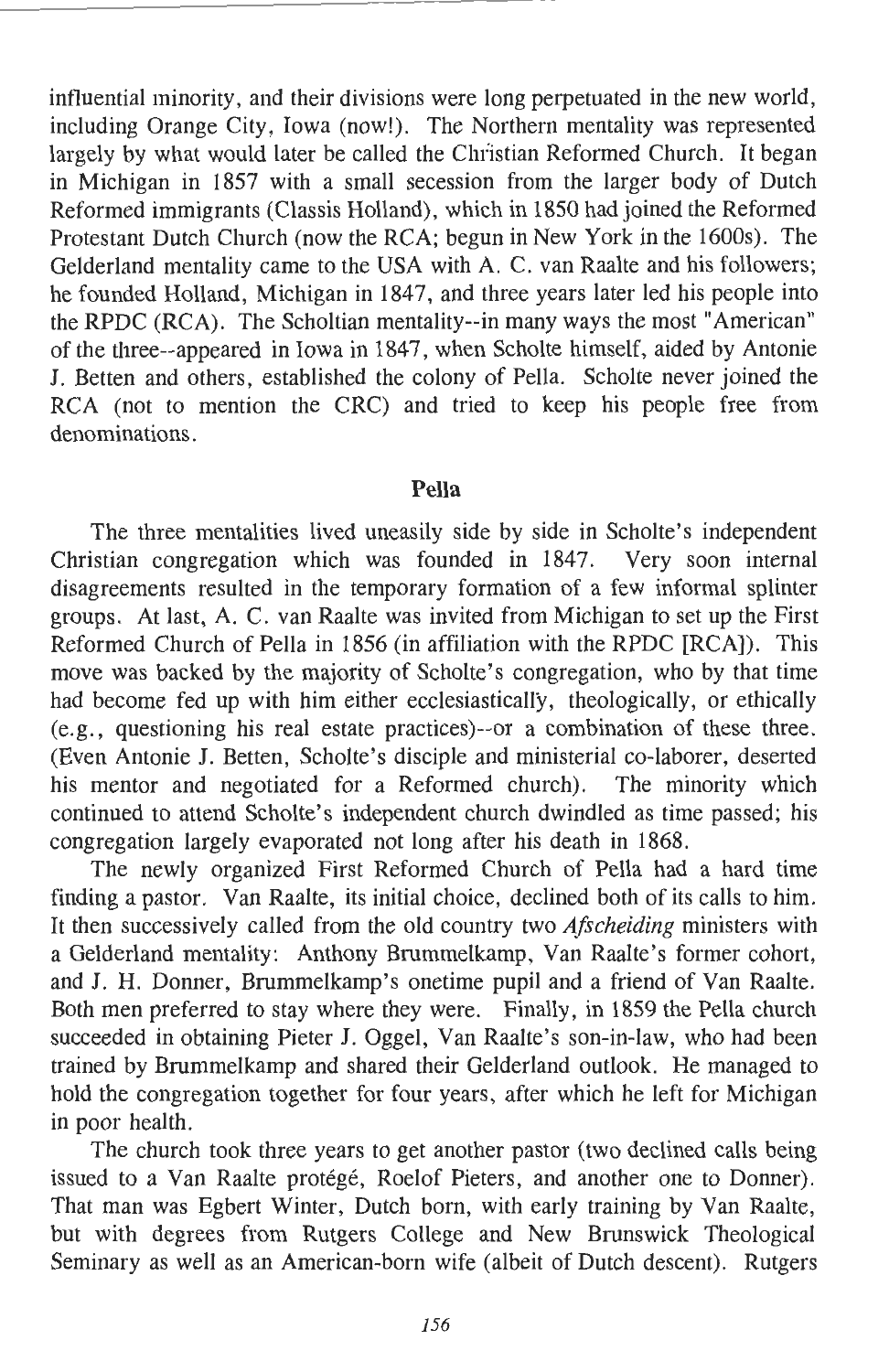and New Brunswick were both institutions of the older, Americanized RPDC (RCA) in the East. The long period without a resident Reformed minister in Pella and the choice of this particular Americanized Dutchman apparently were enough to cause some of the Northern mentality, Pella sheep to stray from the fold. With a little encouragement from a Michigan pastor of the CRC, (then calling itself "the *True* Dutch Reformed Church," it had left the Union of 1850 because of objections to eastern RPDC "un-Reformed" practices), these people organized a new congregation in 1866, which became what is now the First Christian Reformed Church of Pella. Then, two years later (1868), the First Reformed Church hemorrhaged again, with a group of dissidents exiting to form the Third Reformed Church of Pella. (The Second Reformed Church had started in 1863 as an English language congregation; all of the other congregations mentioned here were Dutch speaking). The Third Church people complained that the First Church was not Calvinistic enough, i.e,, that it was not sufficiently committed to the historic doctrinal standards of the Reformed Church. Evidently the new congregation shared the Northern mentality of the Christian Reformed but did not wish to be separatistic; it even got its first pastor from an Illinois Christian Reformed church.

That premillennialism was an issue in the foregoing developments is shown by the public declaration made by the Pella Christian Reformed Church in 1872, stating as its first reason for separate existence that it opposed "the teaching and introduction of Chiliasm, an opinion so commonly permeating the ministry and membership of the Dutch Reformed Church in America." Furthermore, Egbert Winter, the pastor of the First Reformed Church, Pella, 1866-1884, was presumably already the (moderate) premillennialist that he was in his later years, although he never seems to have been a dispensationalist. Also, none of those previously called by Pella's First Reformed Church were premillennialists. The coming of Winter to Pella thus helps to explain why the more confessionally oriented Dutch Reformed there felt obliged either to secede from the RCA or at least to start a new, more Calvinistic congregation (it is hard to reconcile chiliasm with the Reformed doctrinal standards; see below). This may also be a reason for Winter's unusually harsh tone when writing about the Christian Reformed.

During the winter of 1865 to 1866 a group met every Friday evening at a Pella home to study biblical prophecy. The chief leader of this gathering was Isaac Overkamp, successively an elder in the First and Second Reformed Churches. He translated as he read aloud in Dutch from the writings of the famous American Lutheran preacher, Joseph A. Seiss, editor of *The Prophetic Times* and a strong but temperate premillennialist (not a Darbyite). Since Seiss had just published his popular three-volume *Lectures on the Apocalypse* in 1865, it seems likely that these were the subject of the study in Pella. Members of the group included Koenraad de Jong (died 1866) and Huibert Muilenburg, the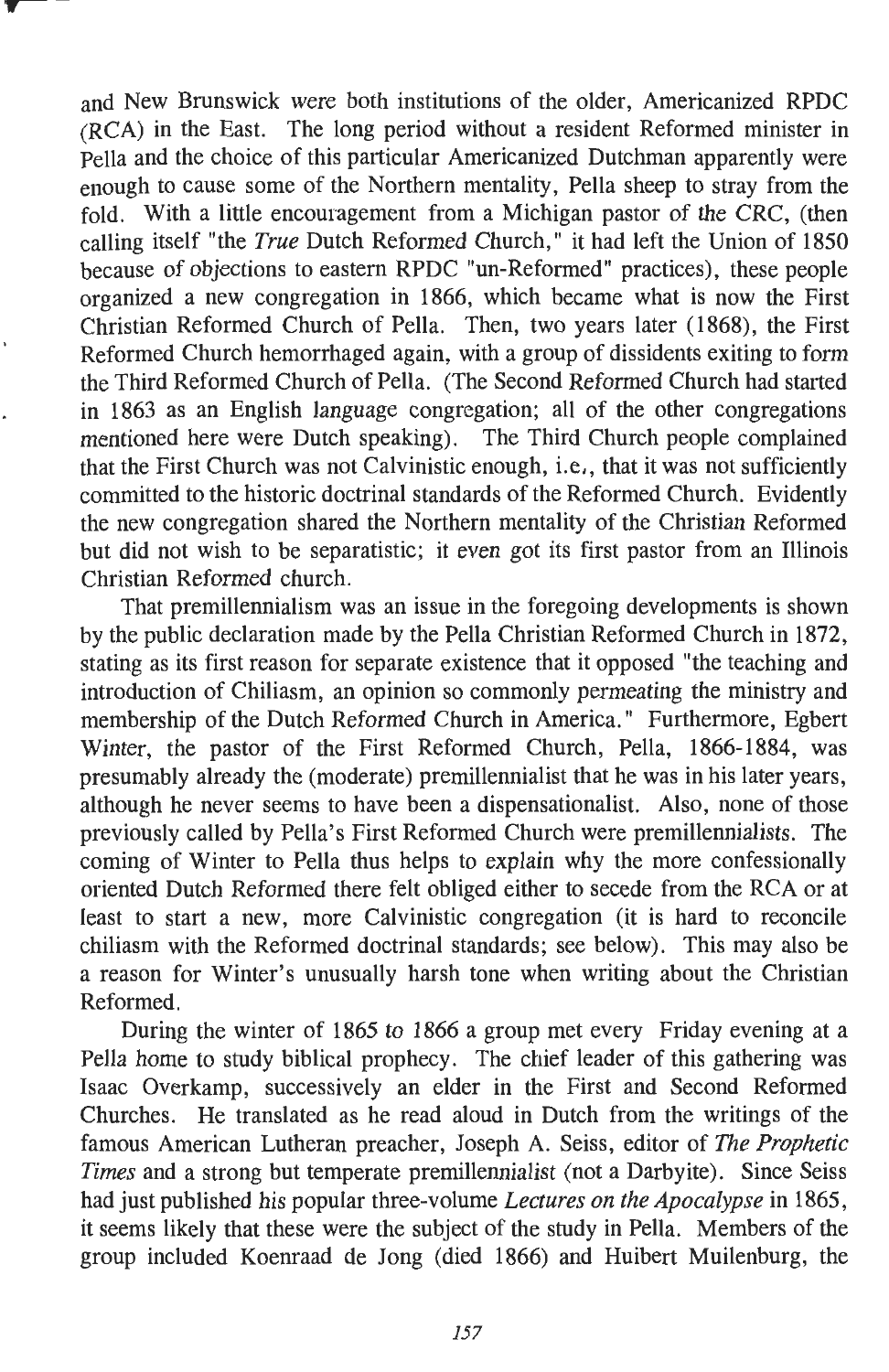former an elder in First Reformed Church (and father of future key elders at Orange City's First Reformed Church), and the latter a future elder and pillar of Orange City's First Reformed Church.

## **Orange City**

Land had become scarce and expensive in the Pella area, so Henry Hospers, Pella's mayor, led many of its citizens to found a new colony in Sioux County in northwestern Iowa in 1870; its "urban center" was named Orange City (after the Dutch royal house). In May 1871, a year after the initial settlement, the First Reformed Church of Orange City was organized, with the First Christian Reformed Church of Orange City following two months later (like McDonalds and Burger King!). Within another year the First Reformed Church secured a dominie, namely, 58-year-old Seine Bolks of the big Reformed congregation in Zeeland, Michigan; he was a former pupil of Van Raalte but a premillenarian (like Winter) who preached this view openly and frequently . Bolks had come with his congregation to the United States in 1847 and settled in Michigan, not far from Van Raalte. Bolks represented the Gelderland mentality, had a good reputation (except among Northern-mentality stalwarts), and most of the Sioux County settlers were delighted to get him. The Dutch came pouring into Sioux County (from Michigan, Wisconsin, Illinois, and the Netherlands) in the 1870s, so that its Reformed church grew rapidly, aided by eastern RCA benefactions.

Meanwhile, Orange City's tiny Christian Reformed congregation was almost stillborn, because of Bolks' popularity and because its young mother church in Pella remained relatively small and struggling. The Orange City seceders were unable to attract a pastor--in spite of many attempts--until 1877, five years after Bolks came. And, their first minister, though a dedicated man, was easy to ridicule due to his odd looks, strange mannerisms, and impolitic utterances. (He was sent packing in 1884 when the congregation had outgrown him).

But two things happened in the 1880s to give a big impetus to the CRC's growth in Orange City and elsewhere. Dutch immigration to the United States increased, and a controversy about Freemasonry erupted in Michigan. The Dutch Reformed immigrants believed that Freemasony and Christianity were incompatible, but the RCA in the East had many members and even some prominent ministers who were lodge members. The requests from the Midwest immigrant churches to ban Masons from the RCA fell on deaf ears in the general synods of the denomination between 1880 and 1882. This caused a small but significant defection of Michigan RCA members to the CRC. This had little direct effect in Sioux County, because there were few Masons here and the Sioux County Reformed needed the eastern RCA money for worthy projects like church extension and the founding (1882) of Northwestern Classical Academy (now Northwestern College). The local congregations simply barred Masons from membership. But the seceder church in the Netherlands, led by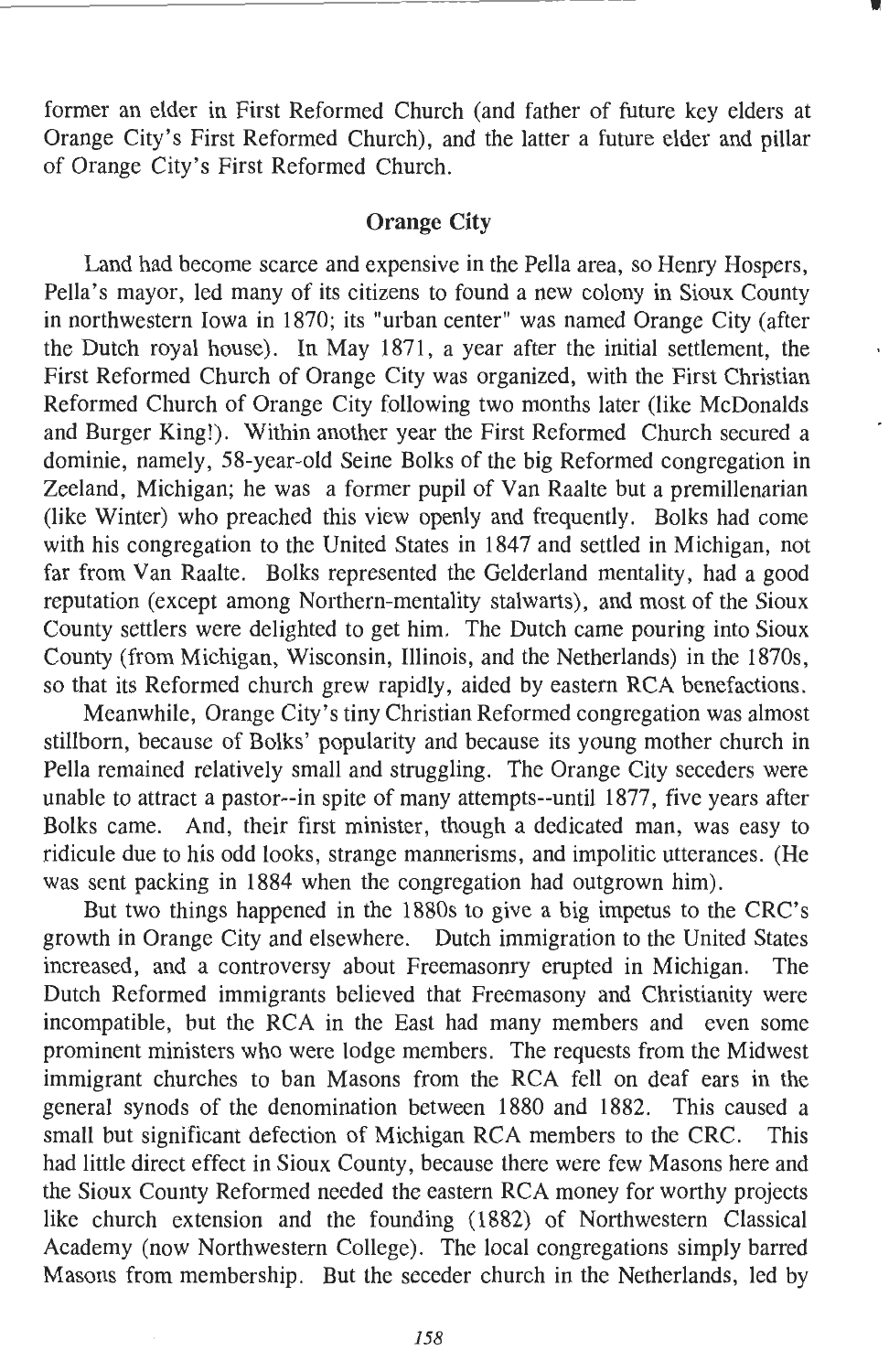Brummelkamp and others, upon hearing of the RCA's denomination's refusal to exclude lodge members, changed its policy and began recommending that its emigrating people join the CRC, not the RCA. This helped the CRC grow but it also kept it Dutch, which, on the whole, protected it from embracing premillennialism, which was more popular in this country than in the Netherlands; besides, the CRC's strict, "Dutch" adherence to its confessions would tend to tule out much if any "chiliasm," certainly of the dispensational sort.

Thus, in Sioux County's Christian Reformed Church we hear no millennial discussion. And this rarely appears in the pages of *De Wachter,* the Dutch language CRC denominational weekly published in Grand Rapids. Reformed, on the other hand, in Sioux County and in the Midwest in general (in their weekly Dutch language newspaper *De Hope)* were much more open to the whole subject, partly because of their being more in tune with their American evangelical surroundings. There was frequent treatment of eschatological topics in *The Christian Intelligencer,* the organ of the eastern, Americanized RCA.

The best place to learn of the state of Sioux County thinking--or at least reading--is in the pages of the local weekly newspaper, *De Volksvriend* ("The People's Friend"), begun by Henry Hospers in 1874 to inform his colonists of the news but also to tell potential Sioux County immigrants of the opportunities awaiting them there. Although published in Orange City, it soon had a much wider readership, notably in the "Northwest" but also throughout the entire Dutch immigrant community and even in the mother country (as evidenced in its news-from-elsewhere columns). It was not a church publication like *De Hope*  or *De Wachter,* so it tried on the whole (in good chamber-of-commerce fashion) to rise above sectarian squabbles despite its unashamedly Republican and Christian tone. In fact, it was RCA with a fair degree of tolerance, for that time, of the CRC and other Protestant groups. Each of *De Volksvriend's*  successive editors (in our period, all members of the First Reformed Church) had his particular editorial emphases. Editorship of a newspaper can provide a "bully pulpit" for someone with a cause.

Thus, the fourth editor, Antonie J. Betten, Jr. (1885- 1891), a premillennialist, sometime mayor of Orange City, and former deacon of the First Reformed Church, shifted *De Volksvriend's* focus to missions and especially eschatology, a subject on which his aged father was expert and only too eager to write. Expanding the paper's size, the younger Betten brought in more regular contributors, most of whom were outspoken chiliasts. So, in addition to frequent articles from his father, he had columns from out-of-towners such as Jan van Andel, a Secession minister in the Netherlands, and John I. Fies. Both the elder Betten and Fies were mavericks--the one a dispensational RCA minister and the other a Jewish-Christian, premillennial CRC minister. They were unusual and significant enough to deserve special treatment.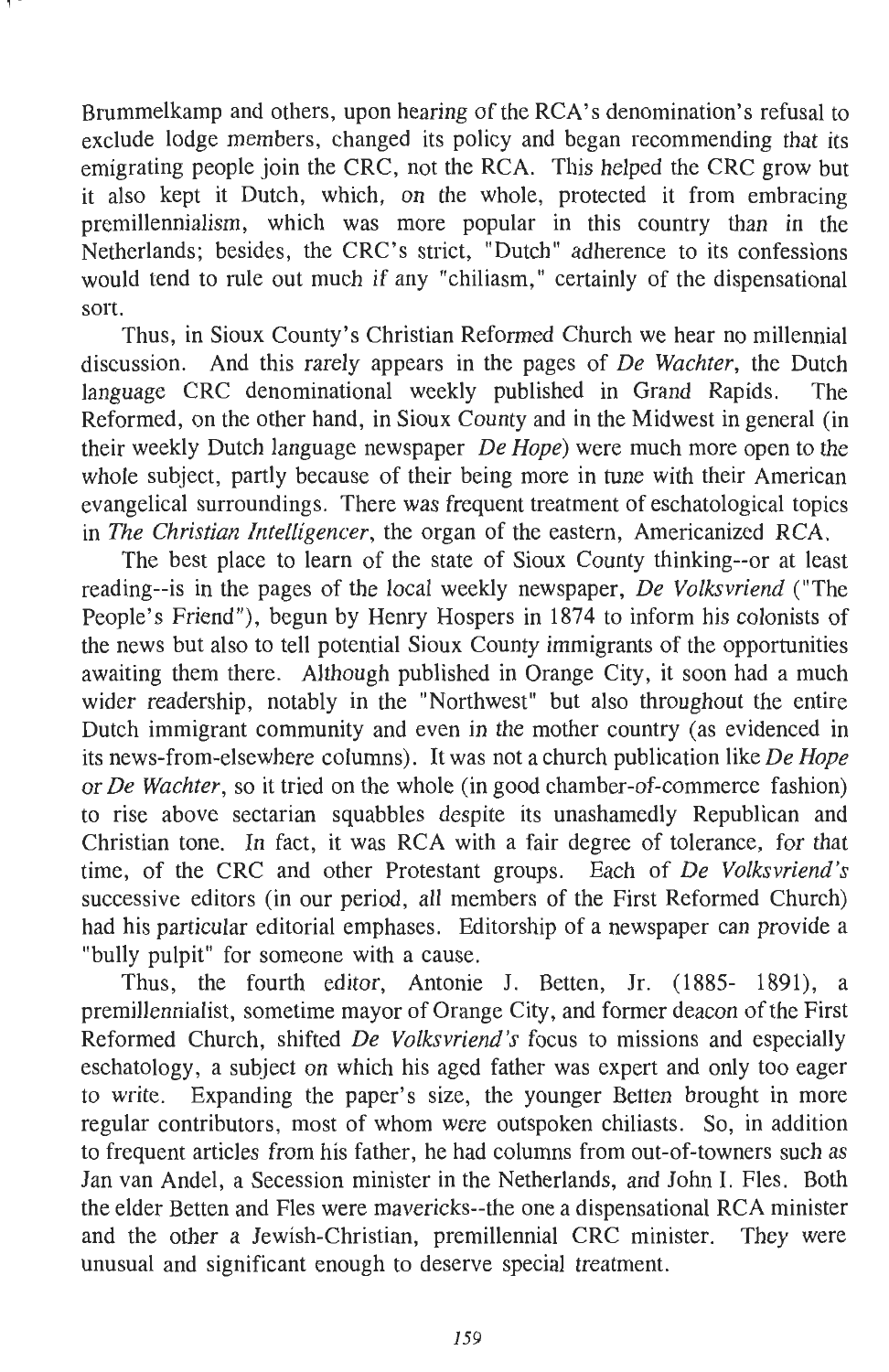John Isaac Fies (1842-1921) was born in Gelderland, the son of a converted Jewish rabbi (the turning of many Jews to Christianity in the nineteenth century whetted premillennial appetites) and a Reformed woman. Converted as a teenager, Fles at first planned to become an evangelist, came into the orbit of the chiliast Jan van Andel, attended the Seceder seminary at Kampen (1867- 1873), and then came to the United States, where he served the Dutch Presbyterian congregation at Cedar Grove, Wisconsin, until 1880, when he became pastor of remnants of Scholte's former congregation in Pella; following Fles's advice, they soon joined the Presbyterian Church. After three years in Pella, he entered the CRC by accepting a call to its Zeeland, Michigan church. He later pastored CRC congregations in Muskegon and Pella, finally retiring to Muskegon, where his last years were clouded by the fracas over the dispensationalist book, *Maranatha,* published in 1917 by his pastor, Harry Bultema, who was deposed from the CRC ministry two years later. Fies tried to exercise a moderating influence in this controversy, although (or because) he had presumably paved the way for his successor's more extreme chiliastic views.

Fles's premillennialism had nearly prevented his move to the CRC in 1883, for the Pella CRC--which of course knew him--petitioned the denomination's synod to bar him because of some "unbiblical" views he had published on eschatology. After retracting statements of a chiliastic nature in conflict with the Reformed confessions, he was permitted to enter the CRC. Although he inclined to premillennialism, he avoided extremes. This is probably why, although Fles wrote many articles, particularly relating current events to eschatology, he rarely published in his own denomination's paper, *De Wachter,* which was strongly anti-chiliast, and in which he had been attacked in 1884.

The year that Fies came to serve the remnants of Scholte's former congregation in Pella (1880), Hendrik Pieter Oggel, M. D., younger brother of Pella's first Reformed pastor, started to publish a Christian weekly there, *De Christelijke Heraut* ("The Christian Herald"), which lasted only a few years. Fles began to contribute articles to that paper, since he had found in Oggel a "soul brother" who shared his premillennial outlook. By the time Oggel moved to Orange City in 1886 to teach at the Northwestern Classical Academy, after his paper had failed, Fies had just found a new outlet for his pen in Betten's *De Volksvriend.* And when Oggel became that paper's editor in 1891, he continued to encourage his friend to contribute a column commenting on world, national, and church events, particularly from the perspective of (premillennial) prophecy (i.e., to the effect that things are getting worse). Not surprisingly, Fles's articles frequently encouraged evangelism of the Jews, believing as he did in their future mass conversion to Jesus Christ.

The second "outsider" to write for *De Volksvriend* in the late 1880s was Editor Betten's own father, Antonie Jan Betten, Sr. (1813-1900). Born in the city of Utrecht, trained by Scholte, he had pastored an *Afscheiding* congregation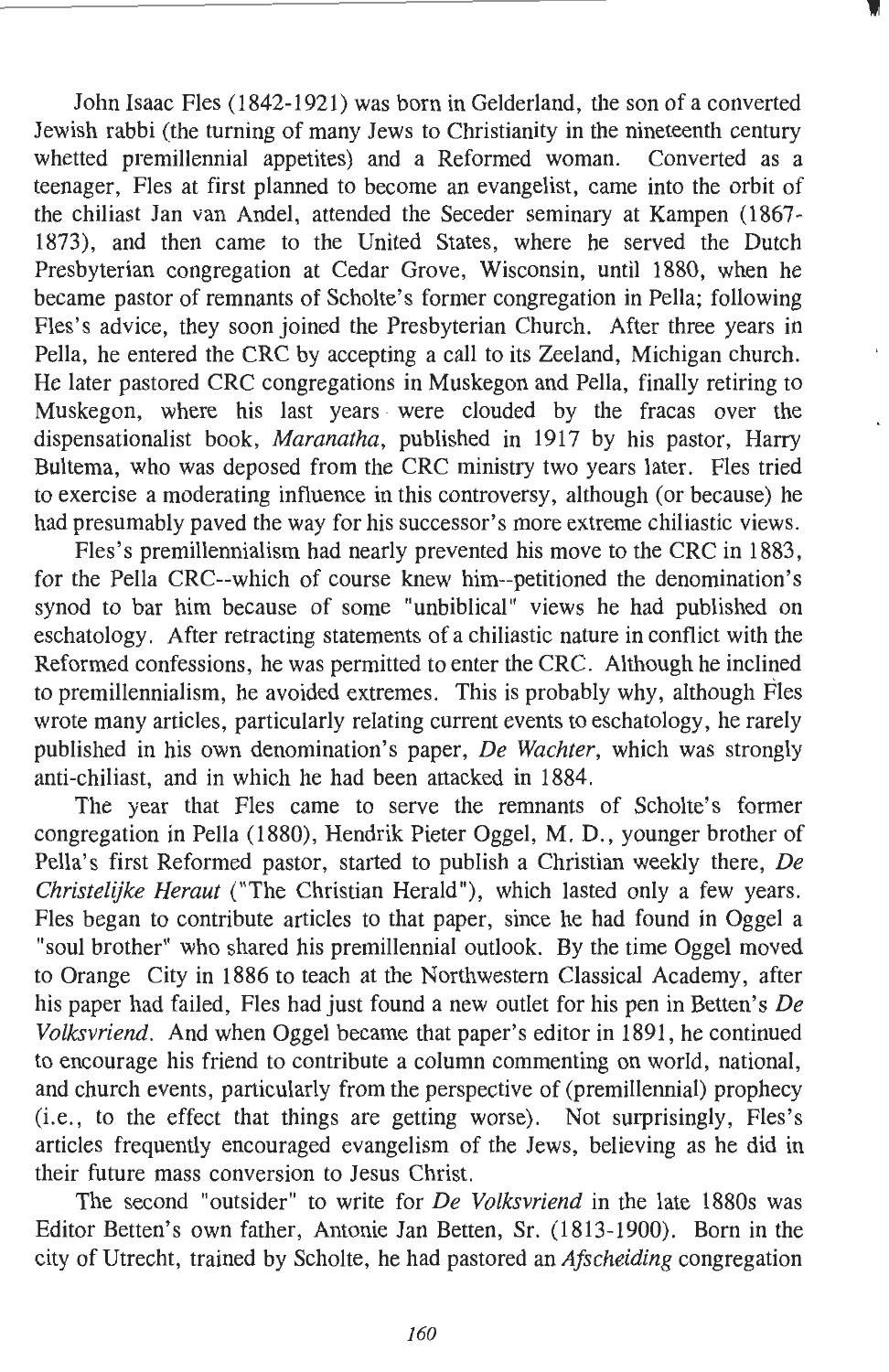in the Netherlands 1842-1847 and had led a company of Seceder immigrants to Pella in 1847, where he was deeply involved in the leadership (as a preaching "elder") in Scholte's church until the two had a falling out over the latter's business dealings. Not only did Betten serve on the Pella city council, but he also kept a store to support his Sunday ministry of preaching in Pella and nearby. His independent, Scholtian spirit explains his only intermittent involvement with the First Reformed Church of Pella and the RCA; he did supply preaching for the First Church on occasion and served two RCA preaching stations near Pella in the early 1870s. Betten's first wife having died, the tragedy of a bad second marriage (1851) hurt his ministry; he was not allowed to preach at the First Church in 1863 because his wife was under discipline there; also, she was barred from the Lord's table because of the bad relations in their home in 1870 (for which evidently she received most of the blame). His son (A. J., Jr.) moved to Orange City in 1871 and the father followed in 1875. But so did the dominie's wife and their sons, who by the 1880s were running a saloon in Orange City. (The elder Betten himself had had a license to sell liquor in his Pella business in the early 1870s). By 1880 the Bettens were divorced (presumably her "fault"). Still, he was recognized as a minister in the local RCA classis and allowed to preach to Reformed people in Sioux County country schoolhouses (he did the pioneer preaching for what became the Newkirk Reformed Church), as well as occasionally at the First Reformed Church in Orange City when the minister was away. The consistory questioned him in 1879 about possible schismatic preaching (which he denied) in a country schoolhouse, and he tried, unsuccessfully, to resign from classis in 1888. He was a maverick to the end.

The chief occupation of Betten's last years was the study of the prophetic Scriptures, in a manner reminiscent of the dispensationalism of his mentor, Scholte. It was almost as though the future were an area in which he could exercise mastery, unlike the "real world" of the present, i.e., his own life. Beginning in 1885 he published numerous articles from a premillennial, even dispensational perspective in *De Volksvriend,* first under his son's editorship and then under that of H. P. Oggel, who had already published pieces by him in Pella's *De Christelijke Heraut.* Betten had broken into print even earlier in 1876 in an article in *De Hope* in which he taught the clear distinction between Israel and the church; this article had been rebutted then by an RCA pastor. *De Volksvriend* had started to publish eschatological articles early in 1885, and controversy quickly erupted. An Orange City Reformed Church layman, J. H. Markus (formerly of Pella's First Reformed Church), contributed a (borrowed) premillennial article, which soon brought an answer from a theologically educated, anonymous party named "N." The elder Betten entered the fray to reply to "N." Soon the editor, Kasper Tietema, called a halt to the debate. The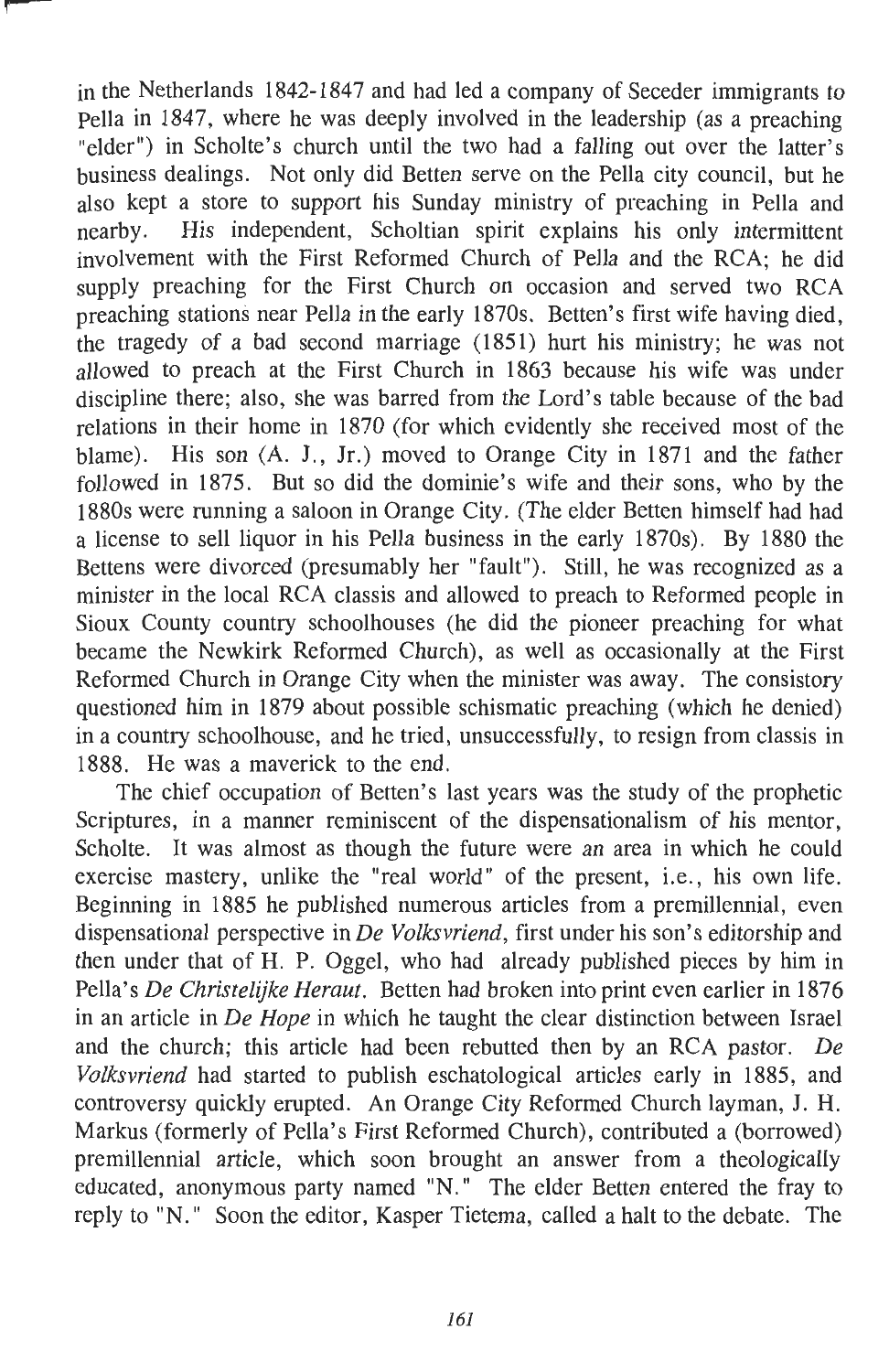younger Betten then became editor and initiated a policy of incorporating semiregular articles from various premlllennial correspondents.

Eventually, after nearly two years of pretty incessant chiliastic bombardment, one reader of *De Volksvriend* had had enough. His name was Ale Buursma, Bolks' popular successor as minister of the First Reformed Church of Orange City (thus pastor of Markus, both Bettens, and Oggel). He asked for and received "equal time" to present "the other side." This involved the contribution of a series of articles (a book) on Revelation by John C. Rankin, a Presbyterian postmillennialist (who had studied at Princeton Theological Seminary under Charles Hodge and others). These articles were translated into Dutch and given commentary by Buursma, whom one suspects was the anonymous "N" whom Betten had taken to task two years earlier. In any case, Betten again rose to the bait and sharply criticized Buursma and Rankin. This time he went too far. He said that not only do "these articles refute themselves if you study Scripture" but that no one has the right to spiritualize the Bible, so the interpretation of Rankin and Buursma is "nothing else than that of men. " The consistory of the First Reformed Church voted to express its "earnest agreement" with the "indignation" of some congregational "brothers" (who had appeared before it) regarding Betten's "insulting writing" about Dominie Buursma's contributions in *De Volksvriend;* the consistory also directly condemned Betten's article.

Interestingly, several members (possibly a majority) of the consistory elders were themselves premillenarians who had come out of the Scholte-Betten-Winter chiliastic milieu in Pella. Among them was Huibert Muilenburg, the center of a very influential and numerous extended family. He had remained in Scholte's congregation for at least a couple of years after Pella's Reformed church had been organized in 1856 and had been in the Seiss study group of 1865-66. Furthermore, he would soon write joyfully *inDe Volksvriend* (22 January 1891) that Buursma's pastoral successor (Harmen Van der Ploeg) had preached that Israel will be restored and brought to Palestine by God. As a matter of fact, the premillennial core of the congregation's consistory was composed not only of Pella veterans but of former members of the First Reformed Church there, not of the anti-chiliastic Third Reformed Church. Thus, the consistory's reprimand of Betten is significant in showing either Buursma's popularity (and Betten's unpopularity) or the relative moderation of the church leadership's advocacy of premillennialism--or both.

Another apparent indication of the relatively low priority given by Orange City's First Church to premillennialism is its request of Herman Bavinck, the strongly anti-chiliastic Reformed theologian of the Seceder theological school at Kampen, for suggestions of men to call as pastor when its premillennial pastor (Van der Ploeg) died in 1893. (Bavinck had visited Orange City and spoken in the First Church in 1892.) Finally, any church which could call and obtain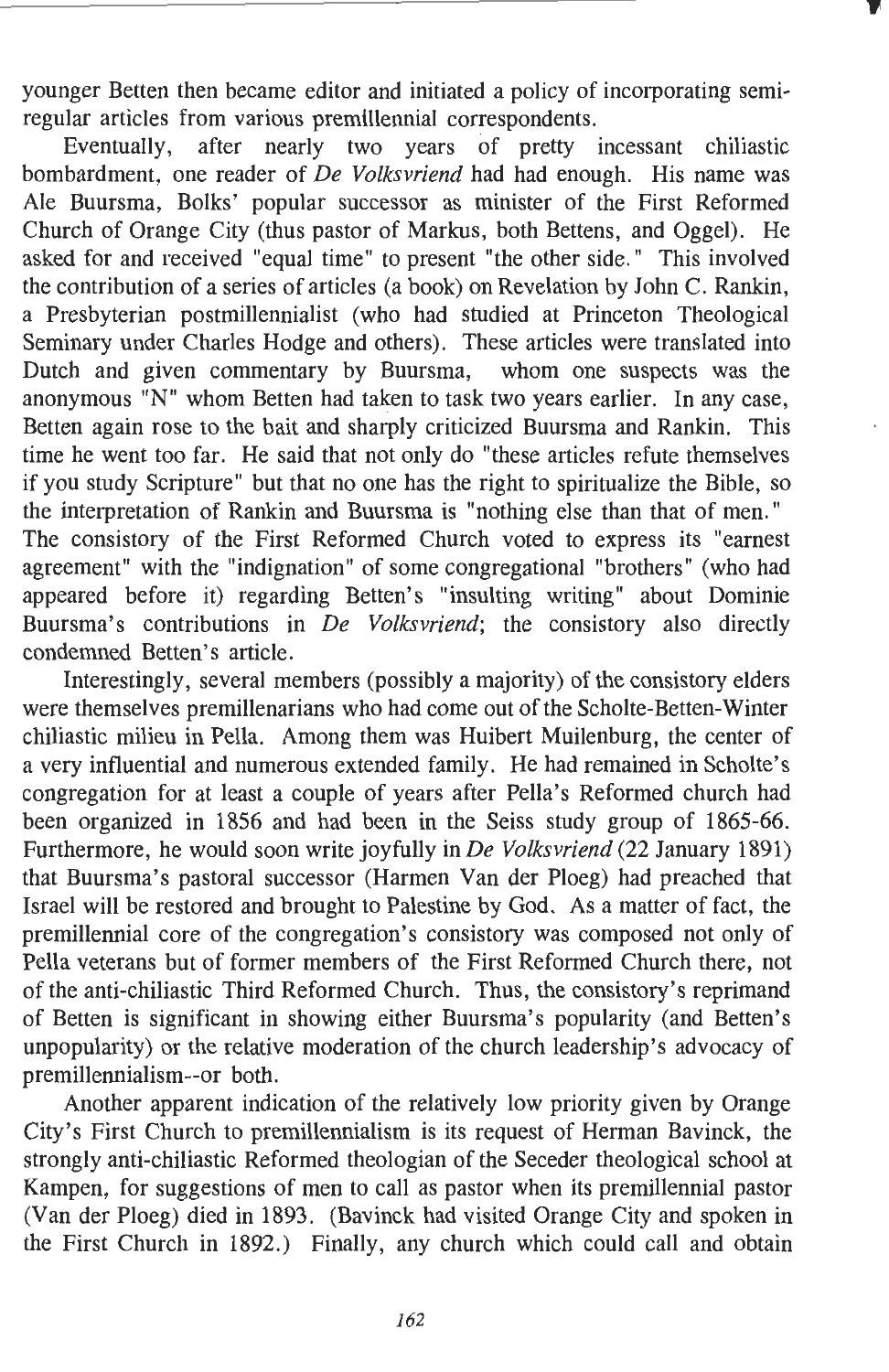Nicholas M. Steffens--another strongly anti-chiliastic friend of Abraham Kuyper--to be its pastor (1898), could not put too high a priority on premillennialism. The First Church was not a one-issue church--or at least chiliasm was not the issue.

In any case, Antonie J. Betten continued to write more articles into the 1890s on prophecy and the future, but there were no more major flare-ups in print. (Buursma had left Orange City in 1889.) Betten died at eighty-seven in 1900, the last of the original five or six pastors who had led the Seceders to the United States in 1847. Premillenarian Seine Bolks, the second to last to die (1894), had likewise ended his days in Orange City. In their later years these two pioneer dominies had occasionally cooperated in such activities as leading lecture series. But, whereas Bolks was widely revered, Betten, for obvious reasons, had a lesser reputation.

We have already met the fifth editor of *De Volksvriend,* Hendrik Pieter Oggel (1844-1926), as publisher of J. I. Fles' articles in Pella. Oggel succeeded the younger Betten as editor of the Orange City paper in 1891 and served in that position until his death. Oggel promoted RCA-CRC mutual understanding so that the gospel might be brought to the whole world; he too was deeply concerned about the fulfillment of prophecy and the premillennial return of Christ. A native of Axel in Zeeland and named for Hendrik Pieter Scholte, he came to the United States when he was eleven with his older brother, who soon became Pella's first Reformed pastor. The younger Oggel almost became a medical missionary but instead practiced medicine for a some years in Pella and edited *De Christelijke Herauf* before migrating to Orange City in 1886 to teach at the Northwestern Classical Academy, shifting to *De Volksvriend* five years later. Claiming busyness at the academy, he declined election as elder at the First Reformed Church, and in 1892 transferred his membership to the Englishlanguage American Reformed Church of Orange City. He was a militant prohibitionist and a dedicated but moderate premillenarian.

Oggel's zeal for missions coincided with the zenith of American "crusading" internationalism" (e.g., the Student Volunteer Movement). Oggel sympathized with all sorts of Christian outreach, e.g., that of the (Wesleyan Arminian) Salvation Army, that of (the premillennialist) Dwight L. Moody, and so on. Accordingly, in 1896 he, along with Matthew Kolyn and Evert Breen, pastors respectively of the First Reformed and the First Christian Reformed Churches in Orange City, launched *De Heidenwereld* ("The Heathen World"), a monthly missionary magazine (which continues today as *Missionary Monthly)* with contributions from both RCA and CRC home and foreign missionaries and their supporters; its profits were to be divided equally between RCA and CRC missions. This was one of the few ways in which the RCA and the CRC joined hands in those days. (Another one was at funerals!).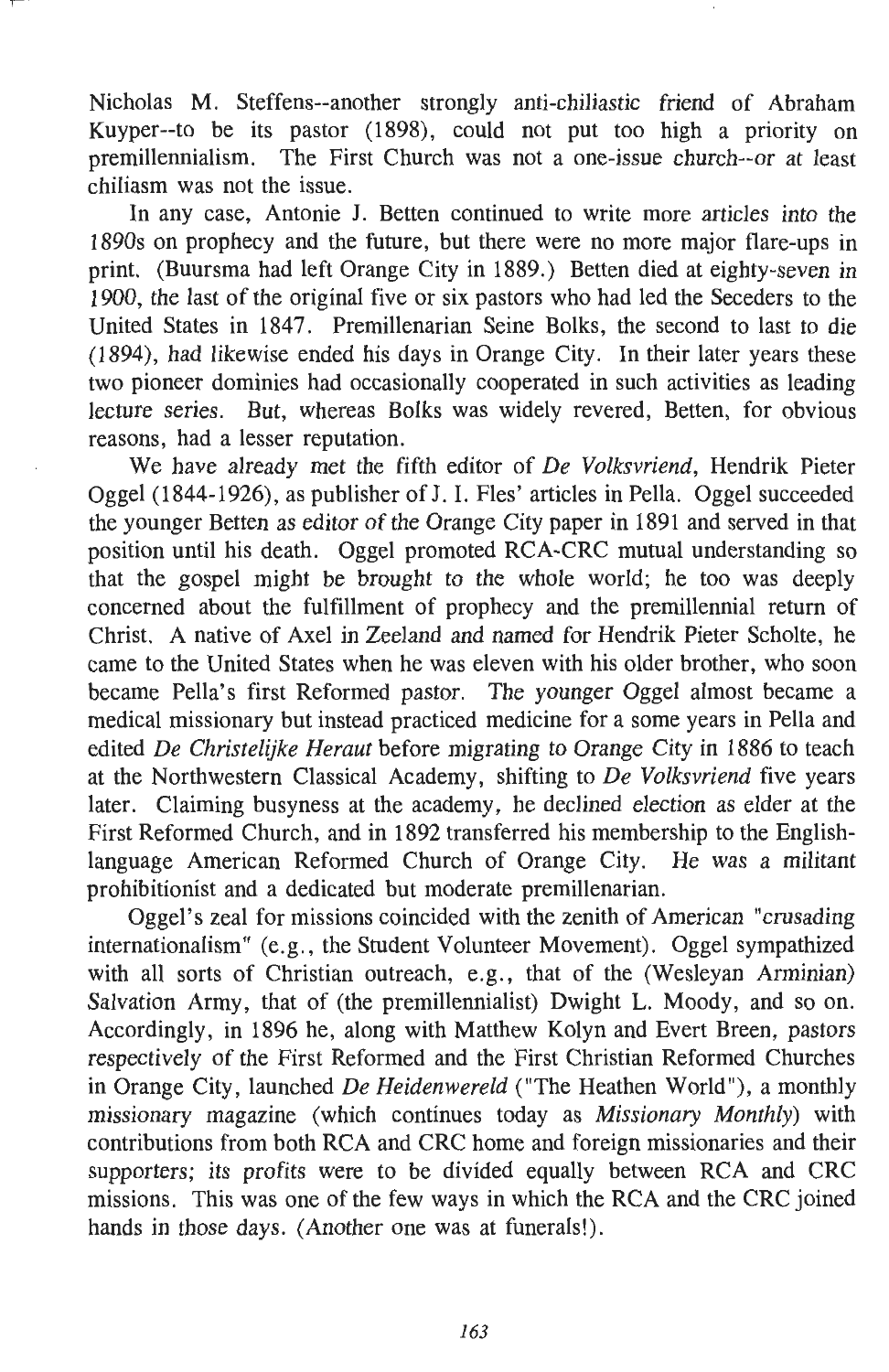Oggel's premillennialism, in contrast to Betten's, was closely tied to activity in this world, in particular the foreign missionary and prohibition movements. Is the fact that the CRC, unlike the RCA, had little room for premillennialism somehow related to its lack of a foreign missionary program until after World War I (although it was active in church extension, Indian missions, and even Jewish evangelism) or to its generally non-prohibitionist stance?

#### **Concluding Questions**

We may now ask some broader questions about the whole "scene" just reviewed. First, why did some of these midwestern Dutch immigrants accept premillennialism in one form or another? Second, why did some of them reject it? Third, did premillennialism make .any practical difference? Fourth, what was the relationship of premillennialism to "Americanization?"

*First*, as to the appeal of premillennialism, the best way into the topic is through the "signs of the times," i.e., current events. During the latter part of the nineteenth century, Jews were returning to Palestine (and Jerusalem) in ever increasing numbers, driven by pogroms in Russia, Zionism, and other factors; Turkey, which ruled the Holy Land, was weak and unable to stop the influx. The secular and religious press, including the RCA's *De Hope* and *De Volksvriend,* and, to a lesser degree, even the CRC's *De Wachter,* reported regularly and extensively on this almost miraculous restoration, after so many centuries and so much persecution, of the children of Israel to the promised land. This suggested to many minds a literal fulfillment of Old Testament prophecy, and that other Old Testament prophecies about Israel should be interpreted literally, too, and not spiritualized and applied to the Christian church as had been the common practice. Besides, there had been some notable Jewish conversions to Christianity (e.g., among the Dutch, Da Costa, Capadose, the elder Fies), which might be the firstfruits of a great (millennial?) harvest.

Another "sign of the times" was the great work of God in the nineteenth century Protestant foreign missionary movement, which was dominated by England and the United States, with some continental, including Dutch, help. lesus had said that the end would come after the gospel had been preached hroughout the whole world (Matt. 24:14), which seemed to undercut the JOStmillennial teaching that a long time would elapse before Jesus' return.

More somber "signs of the times" were present too, including a rising tide >f unbelief and secularism in society at large (especially in Europe) and of 1eresies (e.g., biblical criticism and liberalism) and immorality in the churches. ~urthermore, the growth of American cities brought almost limitless potential or temptation and evil, including industrial conflict, while immigration of outhern and eastern non-Protestant Europeans, with their "continental Sabbath," lreatened to shake the foundations of America's Christian civilization; Josiah trong's *Our Country* (1885), warning of the alien peril, was a best-seller in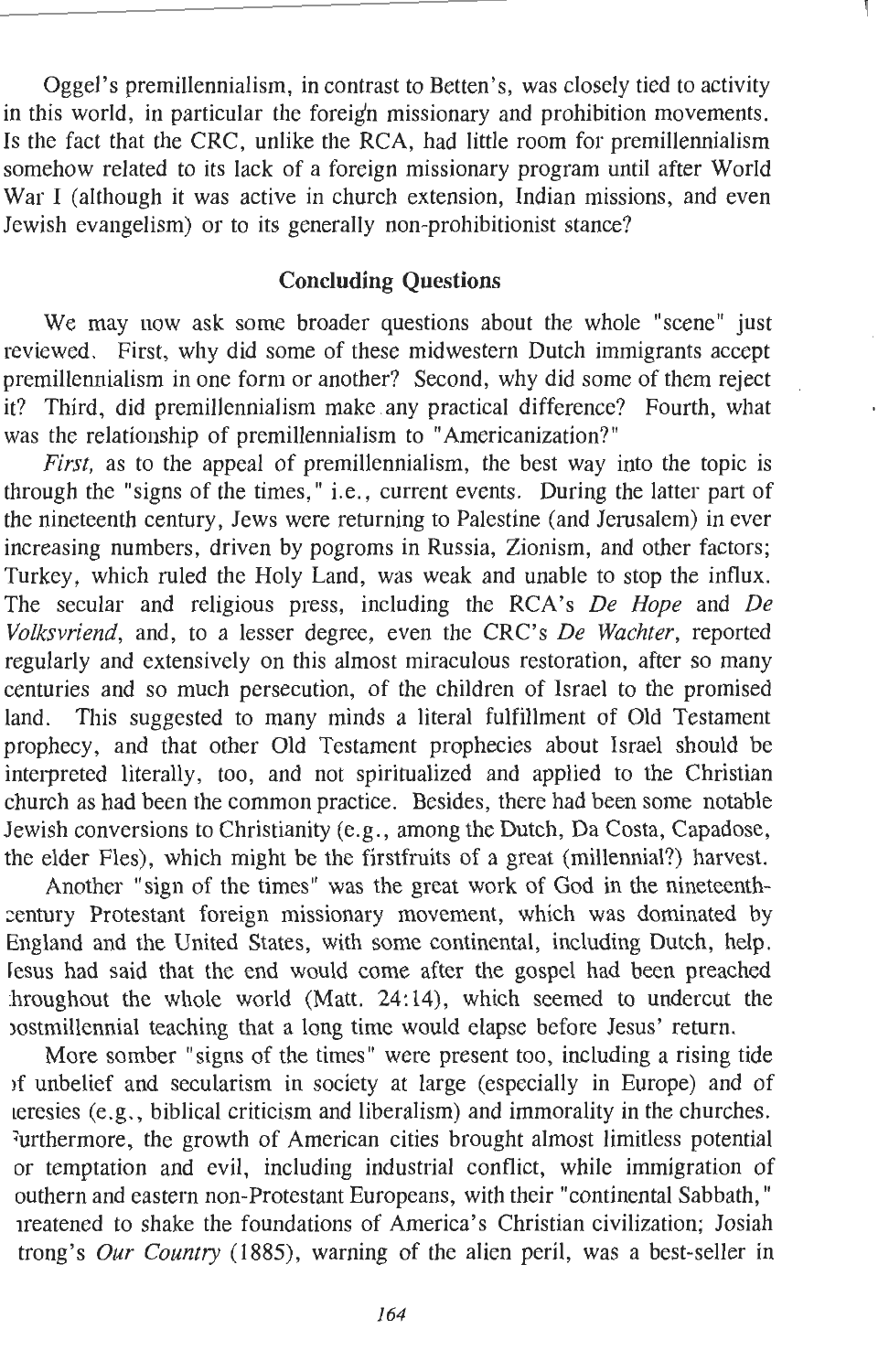Dutch translation in Sioux County. The occasional economic depression at home and wars abroad also contributed to the gloom. Thus, the world seemed to be getting worse rather than better, no matter how well the Sioux County Zion might be doing spiritually and materially. And of course materialism was perceived as a spiritual threat to northwest Iowa as well.

Another factor in the chiliast appeal to some of the Dutch immigrants may well have been that it was "the latest thing"--the fashion--among the American-<br>horn evangelical Christians whom they sought to emulate. The "real" born evangelical Christians whom they sought to emulate. Americans were excited about such premillenarian "stars" as Dwight L. Moody and his song leader Ira D. Sankey. The latter composed Christian "hits" which were sung about as quickly in Orange City Sunday schools and youth groups as anywhere else. Besides, these American evangelists had the kind of spiritual zeal with which many of the immigrants identified. After all, these Dutch Calvinists had come out of a revival climate in the Netherlands; never mind that they might be unwitting participants in the Arminian "methodizing" of American Protestantism then occurring.

Finally, premillennialism, particularly in its dispensational form, offered a less humdrum, more supercharged, supernatural, apocalyptic Christianity, which could especially attract the young. Darbyism's detailed charting of the future might also attract those who, under the spell of the seemingly intellectual and scientific character of its biblical literalism, hungered to study the Bible "in depth."

Second, why did some Dutch Reformed immigrants resist chiliasm? One obvious reason is they came to the United States as non-millennialists, premillennialism being less popular in the Netherlands than here; the Seceder church had at one time forbidden premillennial preaching, while later both Bavinck and Kuyper opposed this eschatology. Furthermore, as persons suspicious of the "world," some immigrants were disinclined to embrace something just because it was American--or new (to them).

Of course the more theologically and confessionally oriented newcomers (e.g., the CRC in general and Pella's Third Reformed Church) rejected chiliasm because it was not consonant with its doctrinal standards, particularly the Belgic Confession, Article 37, which states that ". . . we believe . . . that when the time appointed by the Lord is come . . . and the number of the elect is complete, our Lord Jesus Christ will come from heaven .. . to declare himself judge of the living and the dead." Even if a thousand year reign of Christ could be inserted between his return and the judgment (which is an unnatural reading of the text), the big problem remains that there is no room for the premillennial belief that during the millennium people will be brought to Christ, since Article 37 says that the number of the elect is already complete before his return. Further problems arise in trying to fit such dispensationalist teachings as two separate peoples of God (Israel and the church), and seven different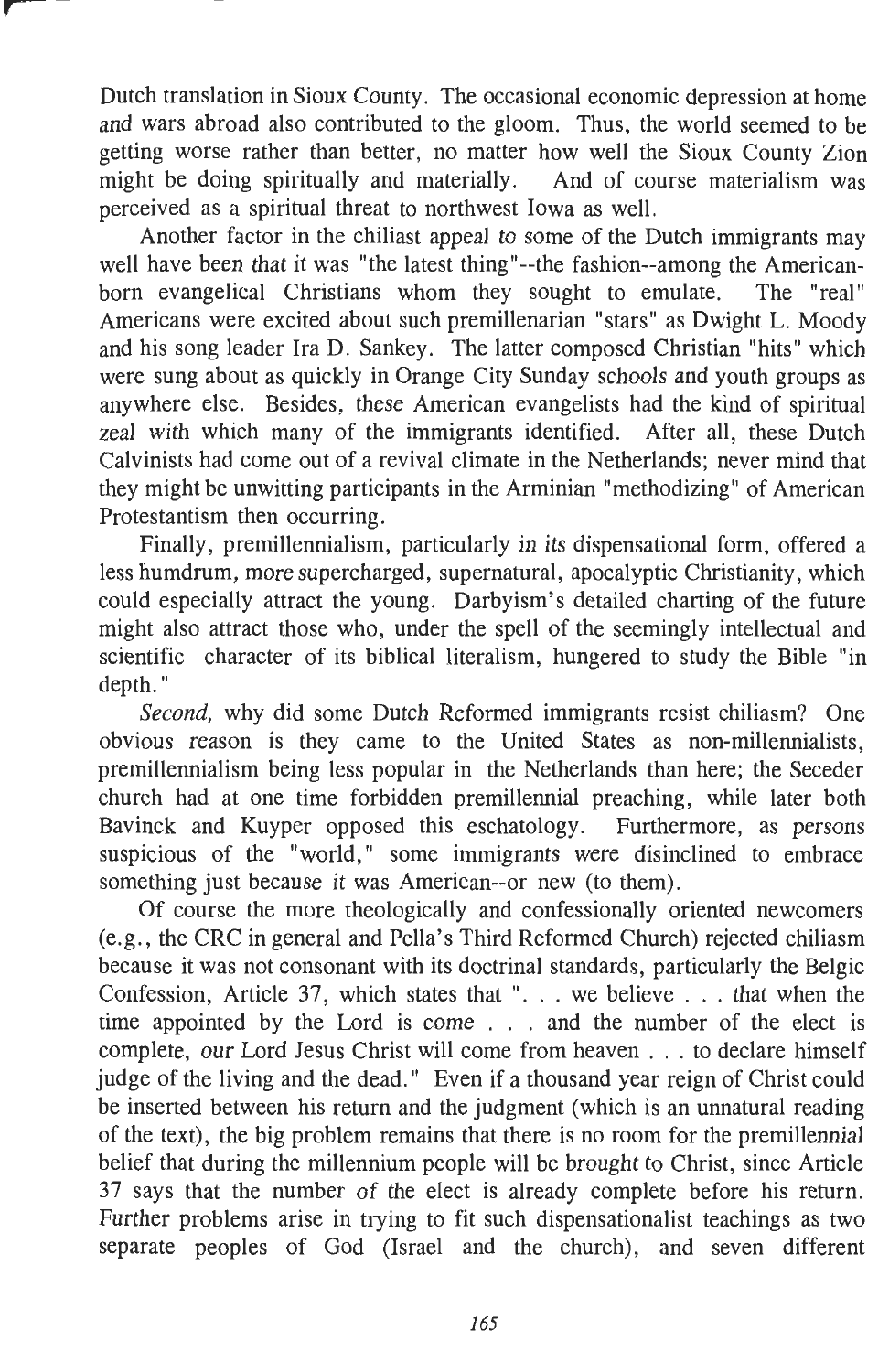dispensations, with the traditional Reformed emphasis upon the unity of the one covenant of grace (in Old and New Testaments) and upon the oneness of the church (e.g., the Belgic Confession, Article 27, asserts that "the church has existed from the beginning of the world and will last until the end"; see also the Heidelberg Catechism, Answer 54, on this and on Christ's present kingship, and Answer 19 on the preaching of the gospel in the Old Testament period).

Then as now, some were convinced that to interpret a symbolic book like Revelation (as well as Old Testament prophecies about Israel) literally strains belief because of the complexity of the resultant theological scheme.

Non-premillennial readings of "the signs of the times" were possible, especially for "possibility thinkers." One major fact which postmillennialists like Charles Hodge (who was read by RCA theologues) would adduce was the way the Christian faith was being spread as never before all over the world. The arguments as to whether premillennialism, postmillennialism, amillennialism is the most "biblical" continue into the present without much sign of resolution.

Third, did premillennialism make any difference in the way people lived? There seems to be some correlation between it and the foreign missionary movement, at least at the turn of this century (but with notable exceptions, e.g., RCA Japan missionary Albertus Pieters, a strong anti-chiliast). An important factor here may be that with a pessimistic outlook on society, attention turned from trying to reform it, to evangelism ("the great reversal"), since the latter would be the only useful thing to do until Christ's imminent return. Incidentally, starting in the 1890s, the non-premillennial Sioux County CRC held annual Fourth-of-July missionary rallies, but the denomination sent no foreign missionaries out until the 1920s.

Yet H. P. Oggel and some other RCA premillenarians in Sioux County at the turn of the century were ardent, vocal prohibitionists. Apparently these chiliasts had not entirely given up on the world. And politics in general continued to exercise Oggel and his cohorts greatly, while their love of their adopted land seemingly knew no bounds. The Sioux County Christian Reformed, on the other hand, were generally more restrained in their political involvement and patriotism, and mostly opposed total abstinence.

*Fourth,* did premillennialism among the Dutch Reformed have anything to do with "Americanization?" Although there was some chiliasm in the Netherlands, there was much more of it in the United States, where it had even made significant inroads among the Calvinistic Presbyterians. Thus, premillennialism along with other "American" religious influences (including "methodism") was waiting for the immigrants to adopt American manners and mores. In many respects the newcomers took on our ways quite quickly (e.g., diet, sports, attire, architecture, the "Glorious Fourth" and patriotism). But, usually keeping their worship services in Dutch, they were religiously perhaps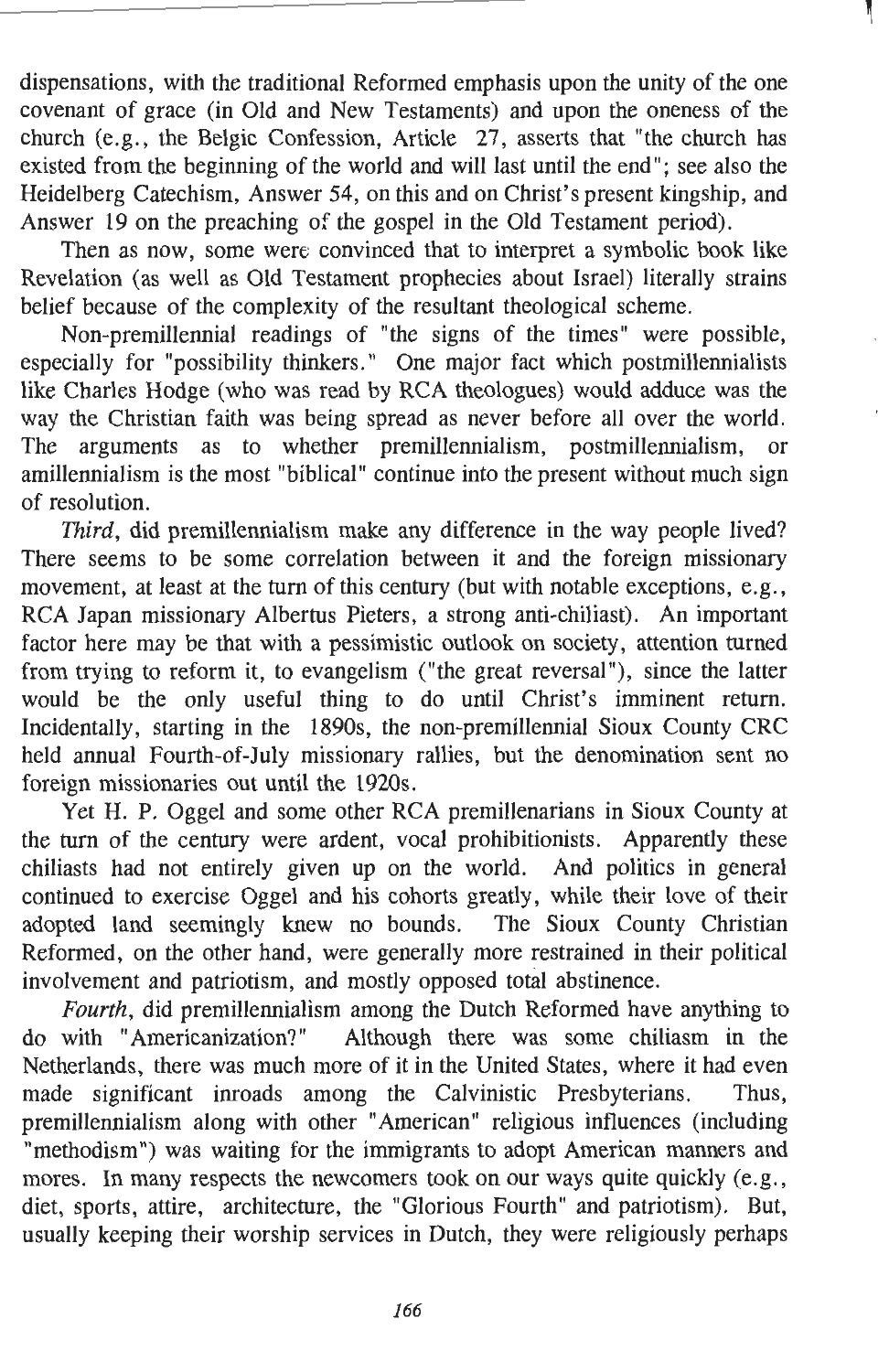most open to "corrupting" influences through "the rising generation," i.e., their children. Their children learned English in school and quickly became involved in the local and regional branches of the YMCA, Christian Endeavor, and the Sunday school (which competed with the Dutch catechism and sermon). Through the lessons, speakers, and catchy gospel hymns (not Dutch Psalms!) of these American institutions, the children of the immigrants absorbed "nonsectarian" biblical teachings. The American evangelical, premillennial, methodistic Trojan horse had entered the Calvinist Zion in these forms within a very few years of the founding of the Dutch colony in Sioux County. American evangelicalism reached the RCA first but would eventually begin to penetrate even the CRC.

## BIBLIOGRAPHICAL NOTE

Constraints of space and time preclude the precise identification of sources. Primary sources include the consistory minutes of Orange City's First Reformed Church (extant 1879 on) and First Christian Reformed Church (extant 1897 on), the RCA Classis, of Iowa minutes (1884 on) and the CRC Classis of Iowa minutes (1877 on), as well as the earliest records of Pella's First, Second, and Third Reformed, First Christian Reformed, and Scholte's Christian congregations. The following newspapers were used (with starting dates): *Sioux County Herald* (1872), *De Volksvriend* (1874), *De Hope* (1865), *De Wachter*  (1868), *De Grondwet* (1871), *De Heidenwereld* (1896), *Pella's Weekblad* (only certain years extant, e.g.,  $1870-1874$ ). I have found the preceding materials (some of which are also on microfilm) at the churches named or in the Calvin, Central, Dordt, and Northwestern College libraries, and the Holland (Michigan) Archives at Hope College. The preceding libraries have also prpvided me with church anniversary books, personal letters, files of clippings, family histories, census records, and the like. Secondary sources include K. Van Stigt's history of Pella (in Dutch) and C. L. Dyke's history of Sioux County, as well as the works of J. Van Hinte, H. S. Lucas, and R. P. Swierenga on the nineteenth-century Dutch in America. H. Beets (Dutch), D. H. and J. H. Kromminga, H. Zwaanstra, P. De Klerk/R. R. De Ridder, J. D. Bratt, and H. J. Brinks provide helpful publications on the CRC side. Some of the former together with G. J. ten Zythoff and books in Dutch by A. J. Rasker, A. de Groot/P. L. Schram, W. Bakker *et al.,* and Te Velde tell about the *Reveil,* the *Afscheiding,* and the various mentalities in the Netherlands. Also useful are the *Historical Directory of the RCA* (1978 and 1992 editions), the annual minutes of the RCA General Synod and of the CRC Synod, and, finally, writings on American religious history (e.g., millennialism) by G. M. Marsden, M. A. Noll, and T. P. Weber.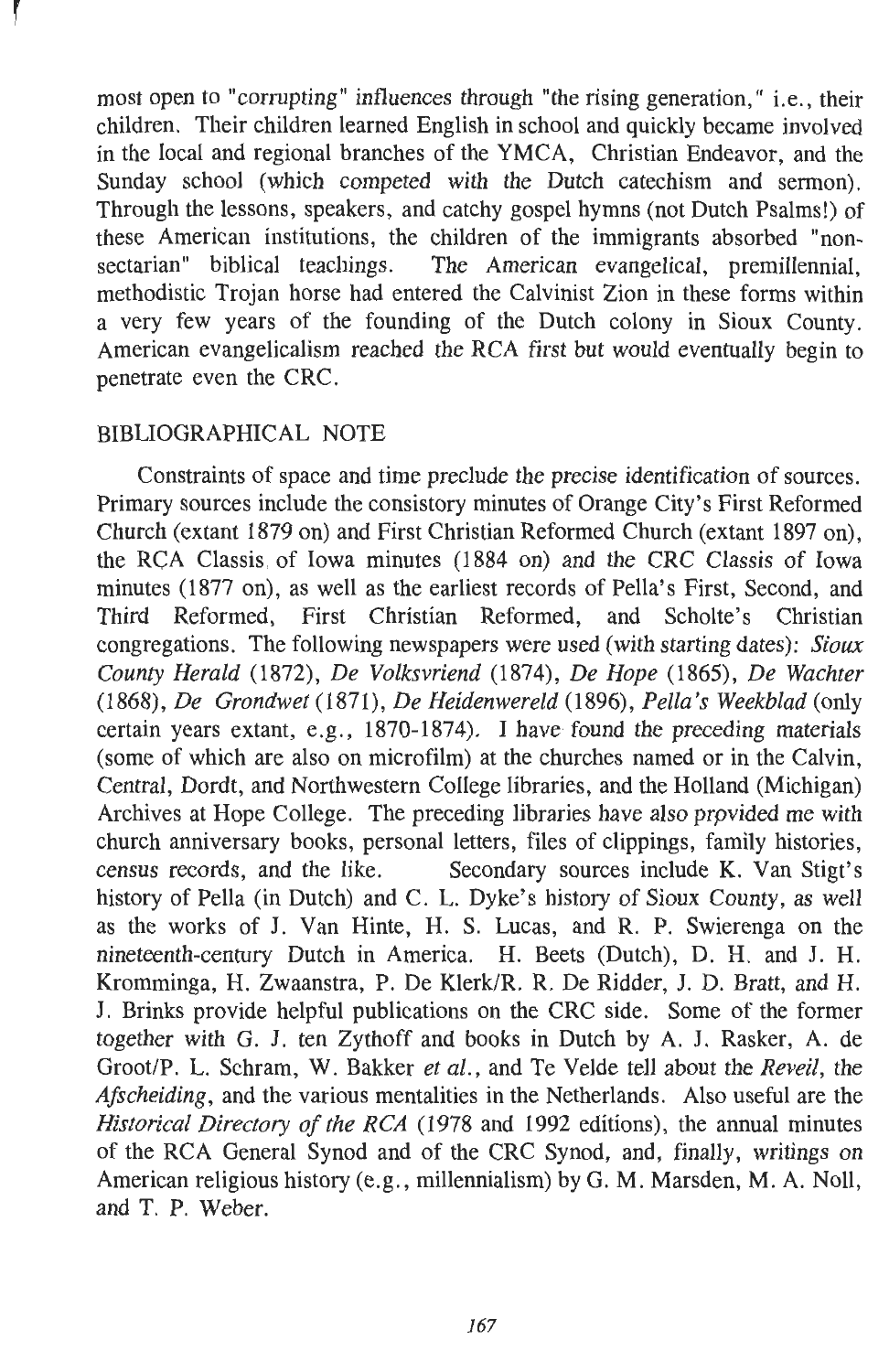*"Scholarly essays as enthralling as they are indispensable.* "\*

# THE DAWN OF THE REFORMATION

# Essays in Late Medieval and Early Reformation Thought **HEIKO A. OBERMAN**

ISBN 0-8028-0655-4 • Paper, \$29.99

"This collection of seminal articles written over the last twenty years has inspired a generation of late Medieval and Reformation scholars. Full of learning and good sense, these essays document the continuity between the later Middle Ages and Reformation Europe. Here is Oberman at his most provocative and creative, a scholar from whom one always learns something new." STEVEN E. OZMENT

*Harvard University* 

"This splendid volume includes essays ranging in time from the fourteenth century to Calvin. While all the essays are important, the greatest value will be found in the exploration of the background of fourteenth- and fifteenth-<br>century theology." GORDON RUPP\*

*University of Cambridge* 

273 REV WM. B. EERDMANS PUBLISHING CO. 253-7521; FAX 616-459-6540 273 REV WM. B. EERDMANS PUBLISHING CO.